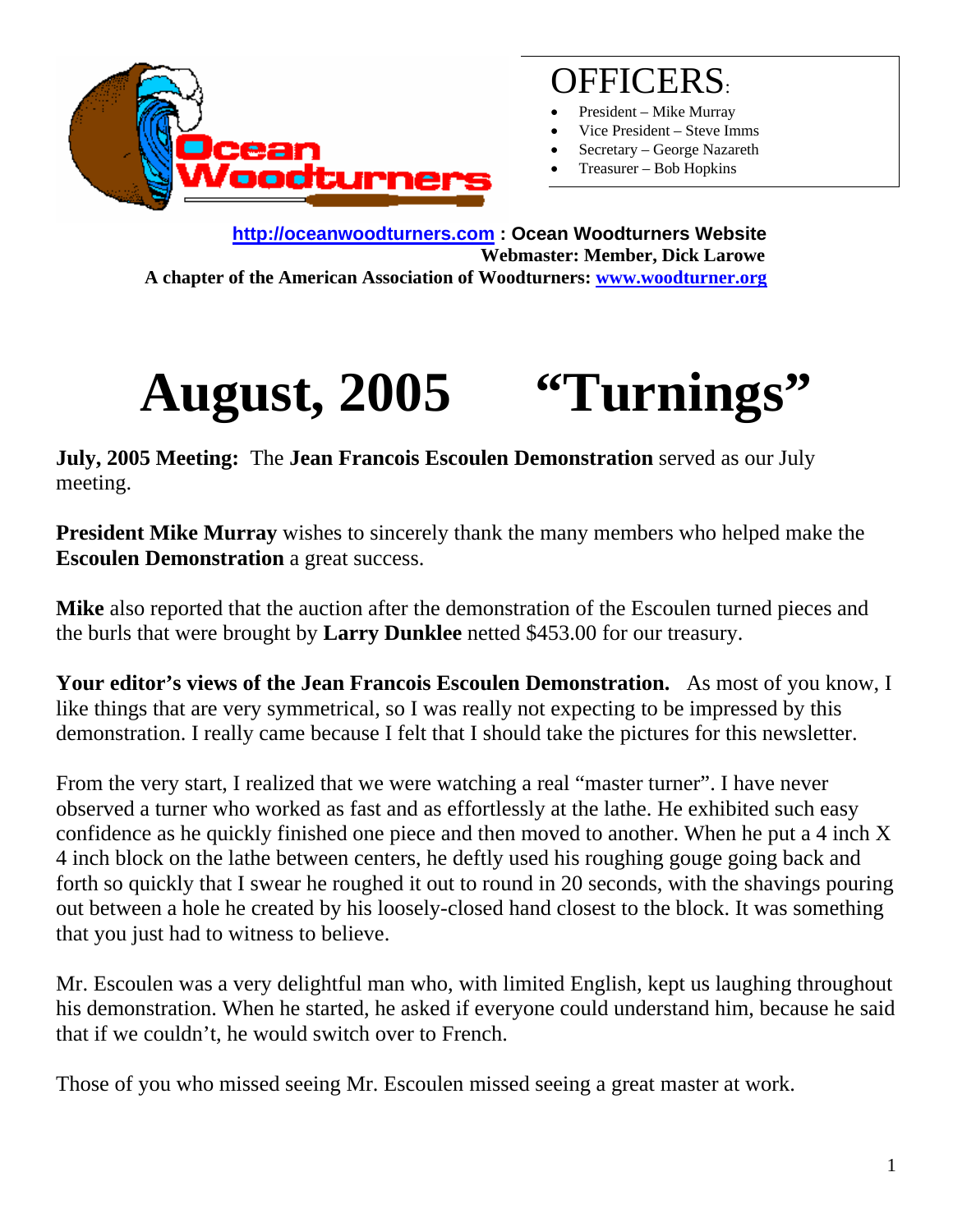## **The Jean Francois Escoulen Demonstration Multiple axis and off-center turning, and standard turning**





Jamie Osborn holding a delicate turning A long turning with a stringed steady rest





An off-center turning **Above turning completed**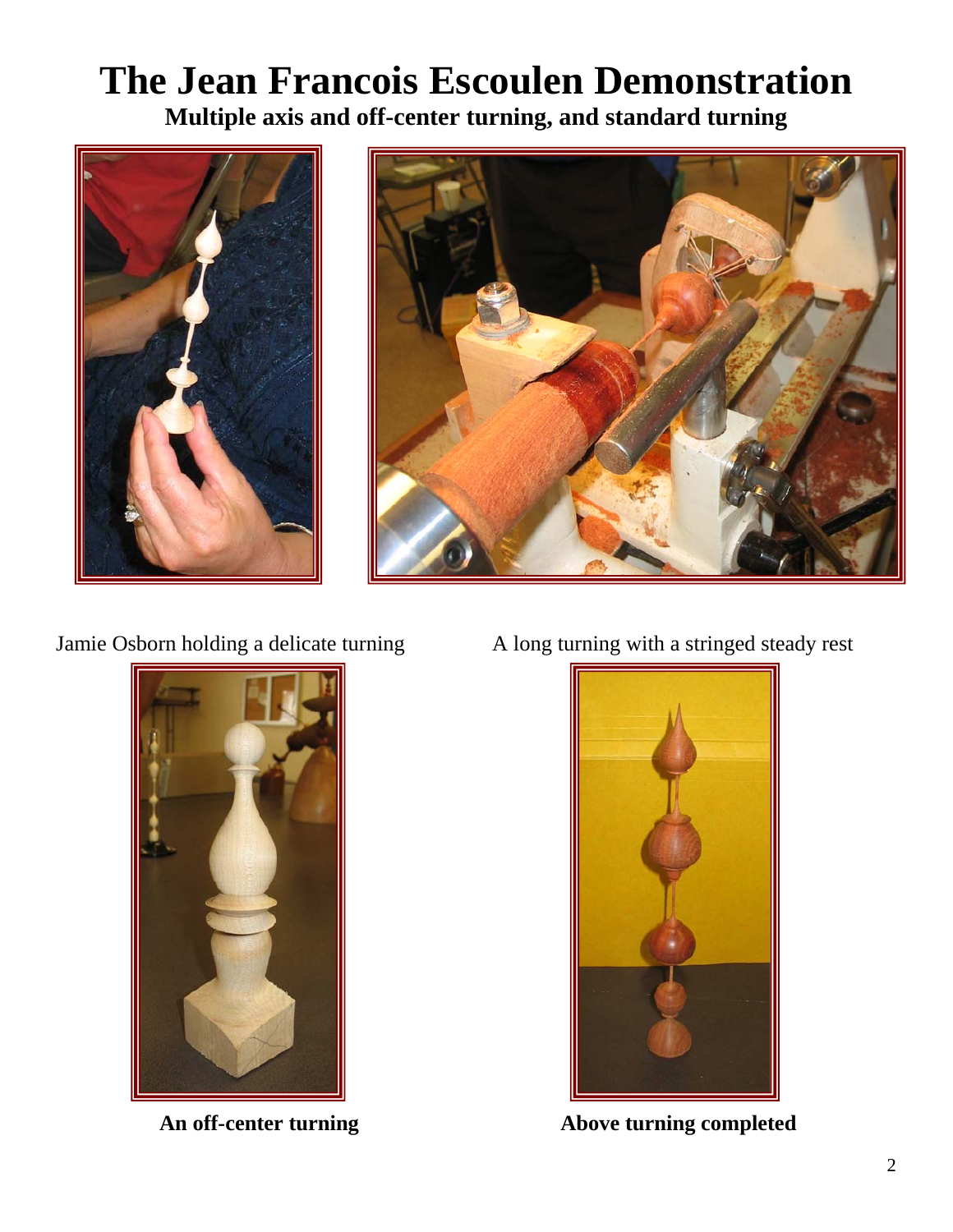**Escoulen recently made a delicate turning similar to the one on page 2 with the stringed steady rest that was over 6 feet long. It required 27 similar steady rests. This was sold to a collector in the US and was shipped in a glass tube from France. He will not try another.** 





Off-center "mating Quahogs" Escoulen holding his last turning- a<br>Actually attached multiple axis lidded box multiple axis lidded box



**Three off-center turned objects**